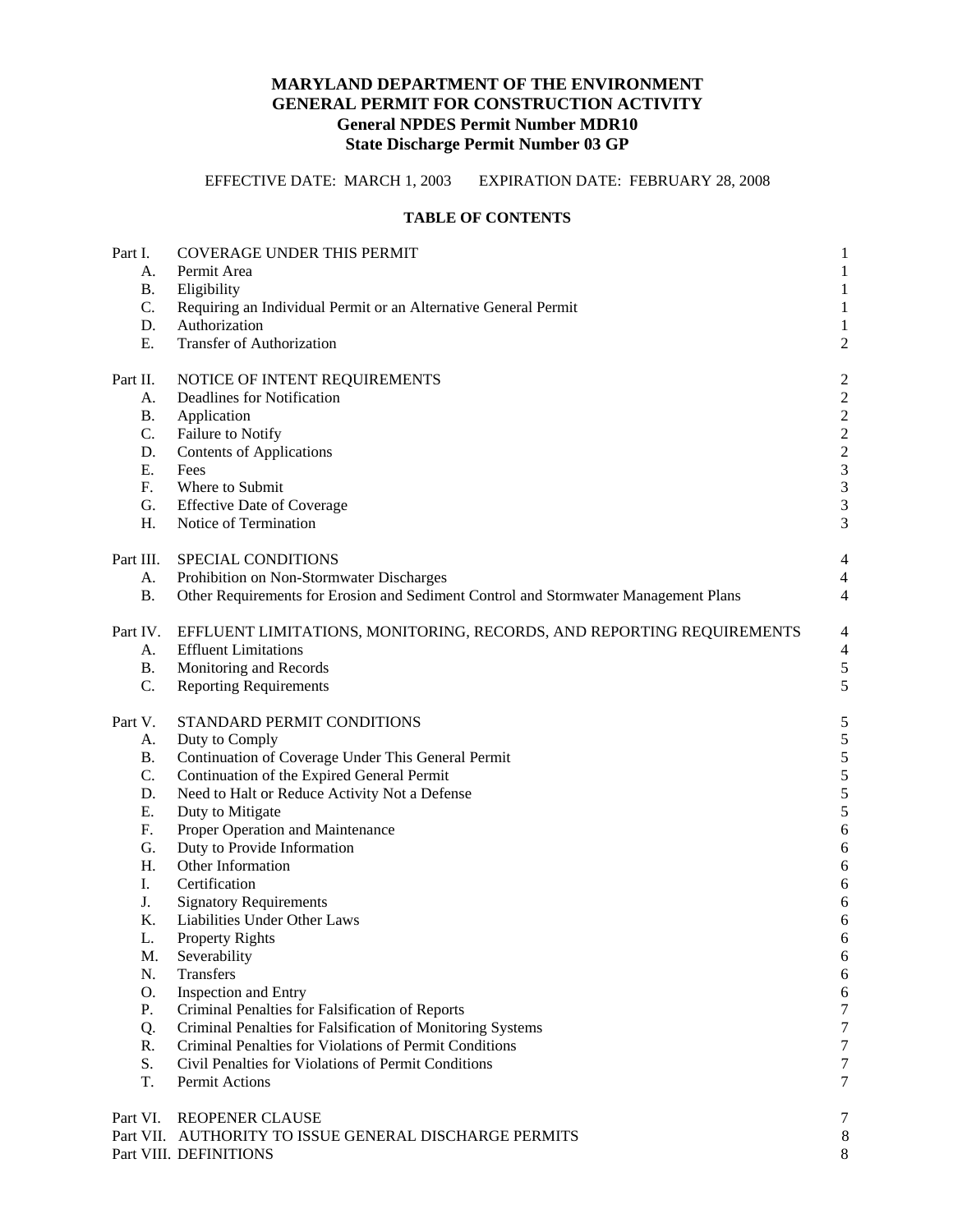### **PART I. COVERAGE UNDER THIS PERMIT**

#### A. **Permit Area.** This permit covers all areas of the State of Maryland.

#### B. **Eligibility.**

1. This permit will cover all new and existing stormwater discharges that are composed in whole or in part of discharges associated with construction activity [as defined by 40 Code of Federal Regulations (40 CFR), Section 122.26 (b)(14)(x), (15); see Part VII, Definitions].

2. **Facilities with a permit for a different discharge.** Stormwater discharges associated with construction activity at facilities which have a permit for a discharge other than stormwater can be covered by this general permit, an alternative general permit, or, at the discretion of the Director, an existing individual permit may be amended to cover stormwater discharges associated with construction activities.

# C. **Requiring an Individual Permit or an Alternative General Permit.**

1. The Director may require any person authorized by this permit to apply for and obtain either an individual permit or coverage under an alternative general permit. Any interested person may petition the Director to take action under this paragraph. The Director may require any person authorized to discharge under this permit to apply for an individual permit or obtain coverage under an alternative general permit only if that person has been notified in writing that such a change is required. This notice shall include:

- (a) a brief statement of the reasons for this decision;
- (b) a statement setting a deadline for the person to file an application for an individual permit or file a Notice of Intent (NOI) in accordance with the terms of the alternative general permit;
- (c) a permit application if applicable; and
- (d) a statement that on the effective date of the individual permit or the alternative general permit as it applies to the individual permittee, coverage under this general permit shall automatically terminate.

The Director may grant additional time to submit the application or NOI upon request of the applicant. If the person so notified fails to submit in a timely manner an individual permit application or an NOI for coverage under an alternative general permit as required by the Director under this paragraph, then the individual permittee's coverage under this permit is automatically terminated at the end of the day specified in the Director's notification.

2. Any person authorized by this permit may request to be excluded from the coverage of this permit by applying for an individual permit or filing an NOI for coverage under an alternative general permit. The person seeking an individual permit shall submit an individual application in accordance with the United States Environmental Protection Agency's (EPA) National Pollutant Discharge Elimination System (NPDES) regulations, with reasons supporting the request to the Director. The person seeking coverage under an alternative general permit shall file an NOI in accordance with the terms of the alternative general permit. A request for an individual permit shall be granted if the reasons cited by the applicant are adequate to support the request. If the applicant seeks coverage under an alternative general permit, the terms of that permit will determine whether coverage under the alternative general permit is obtained.

3. When an individual permit is issued to a person otherwise covered by this permit, the applicability of this permit to the individual permittee is automatically terminated on the effective date of the individual permit. Similarly, when a person subject to this permit obtains coverage under an alternative general permit, the applicability of this permit is terminated on the effective date of the alternative general permit. When an individual permit is denied to an applicant otherwise covered by this permit, or the applicant is denied coverage under the terms of an alternative general permit, the applicability of this general permit to the permittee may be terminated by MDE.

D. **Authorization.** A person planning construction activity must submit an NOI, at least 48 hours prior to any land disturbing activities, in accordance with the requirements of Part II of this permit to be authorized to discharge stormwater under this general permit. Unless notified by the Director to the contrary, persons who submit such notification are authorized to discharge stormwater associated with construction activity under the terms and conditions of this permit.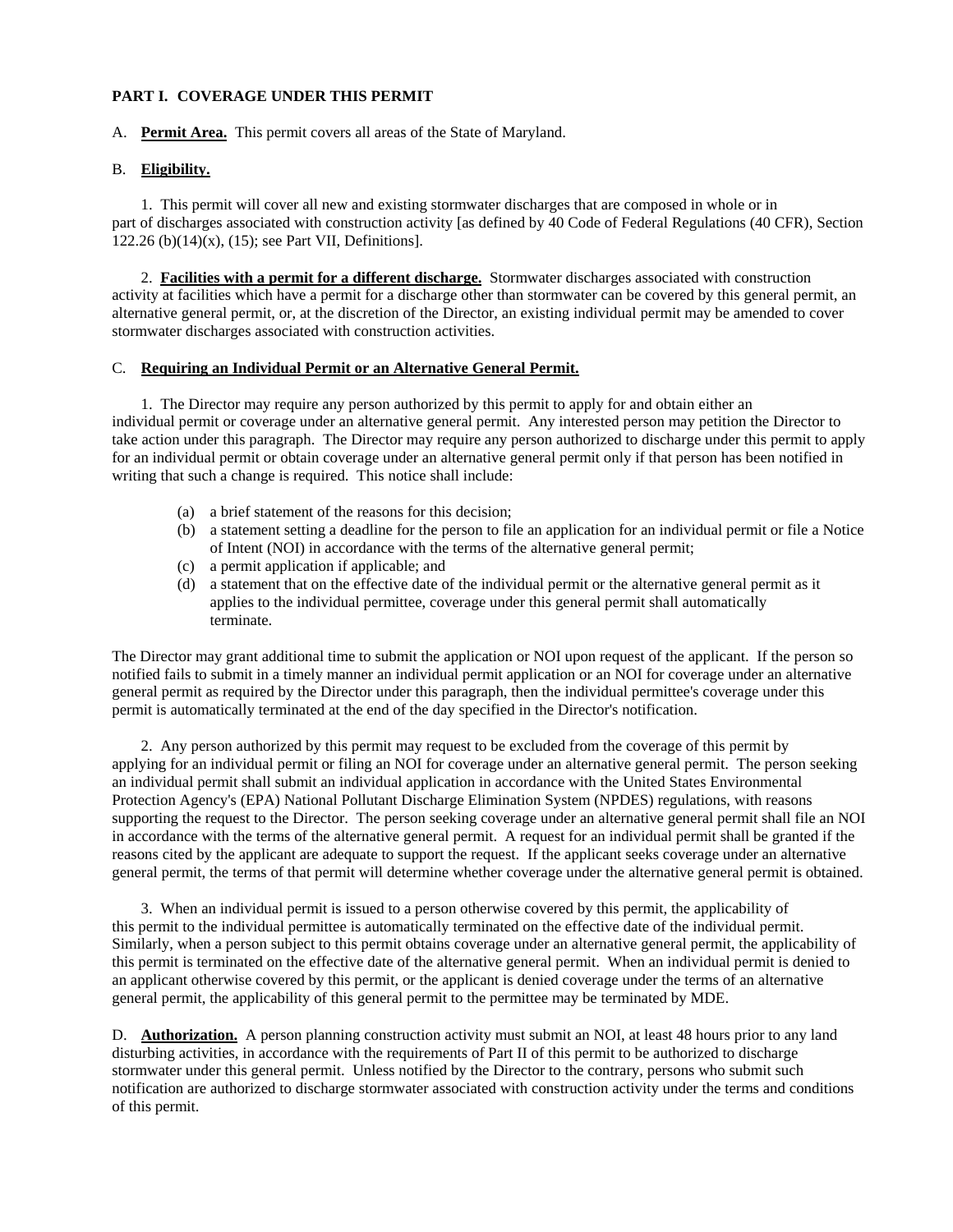# E. **Transfer of Authorization.**

1. **Transfer of control of permitted activities at the site.** A person submitting an NOI who does not intend to control the permitted activities on the site will transfer authorization under this permit, at least 48 hours prior to any land disturbing activities, to a duly authorized person who will control the permitted activities. The transfer shall become effective upon receipt by the Administration of a completed Transfer of Authorization form, signed by both the transferor and transferee. Should the permittee decide to transfer authorization under this permit during the construction period, written notification (as outlined above) must occur immediately.

2. **Transfer of property to a new owner.** A permittee may transfer coverage under this general permit to a new owner should ownership change during the construction period. The transfer shall become effective upon receipt by the Administration of a completed Transfer of Authorization form, signed by both the transferor and transferee.

3. **Obligations of the permittee.** The permittee ("transferor") must familiarize the person who is assuming control of the permitted activities ("transferee") or the new owner, in the case of an ownership change, with the program and provide the transferee/new owner with a copy of this general permit. All conditions and obligations outlined in this general permit will apply to the new permittee/owner upon transfer.

# **Part II. NOTICE OF INTENT REQUIREMENTS**

# A. **Deadlines for Notification.**

 1. **For construction activity beginning on or after March 1, 2003.** Persons who intend to obtain coverage for a stormwater discharge associated with construction activity under this general permit shall submit an NOI in accordance with the requirements of this Part at least 48 hours prior to any land disturbing activities.

2. **For construction activity beginning prior to, and continuing past, March 1, 2003 and currently covered under permit 97-GP-0004.** Permittees whose projects are currently covered under 97-GP-0004 will remain covered for the area indicated on the initial NOI until the termination of the project. Any additional phase or phases of a multiphased project not currently covered under the existing NOI can be added to the initial NOI by paying the additional fees associated with the activity.

3. Persons who obtain coverage under this general permit shall, prior to commencing construction, obtain approved erosion and sediment control plans in accordance with the requirements established in Title 4, Subtitle 1 of the Environment Article, Annotated Code of Maryland (Sediment Control); and in Code of Maryland Regulations (COMAR) 26.17.01 (Erosion and Sediment Control); and shall obtain approved stormwater management plans in accordance with the requirements established in Title 4, Subtitle 2 of the Environment Article, Annotated Code of Maryland (Stormwater Management); and in COMAR 26.17.02 (Stormwater Management).

B. **Application.** The applicant shall submit to the Administration an NOI to be covered under this general permit. The NOI will constitute application and must be accompanied by the appropriate fee required by the Administration and established in State regulations to be considered complete. A discharger may submit an NOI form in accordance with the requirements of this Part after the applicable deadline. In such instances, an enforcement action for any stormwater discharges associated with the construction activity occurring prior to notification may be taken.

C. **Failure to Notify.** Persons who disturb earth as part of a construction activity and fail to notify the Director of their intent to be covered by an NPDES stormwater discharge permit, and discharge pollutants to waters of the United States without a permit, are in violation of the Clean Water Act (CWA). Persons who disturb one acre or more of earth and fail to notify the Director of their intent to be covered, and discharge pollutants to waters of the State are in violation of Section 4-413 and 9-322 of the Environment Article, Annotated Code of Maryland.

D. **Contents of Applications.** As stated in Part II. B. above, an NOI to be covered under this general permit will constitute application. The NOI shall include, but not be limited to, the following:

1. The site's name, mailing address, and general location;

2. The site's latitude and longitude (to the nearest 15 seconds) and Maryland Grid Coordinates (approximate center of the site);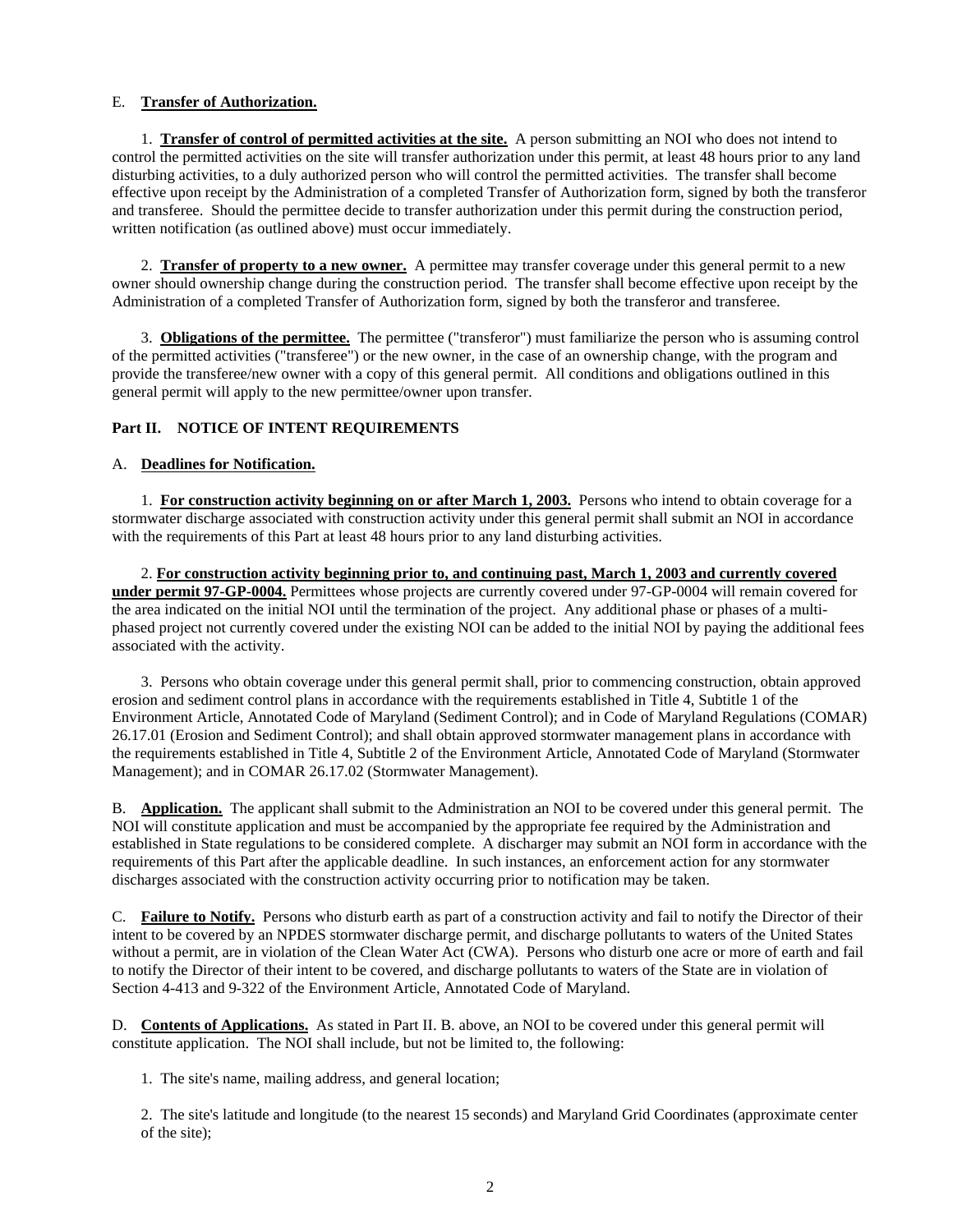- 3. The permittee's name and signature, address, telephone number, and principal contact;
- 4. A brief project description, including existing and proposed land uses;
- 5. Standard Industrial Classification (SIC);

6. The name of the eventual receiving waters (if the discharge is to a municipal separate storm sewer system, the name of the municipal system and the receiving waters shall be supplied);

7. The total site area, the total proposed disturbed area, the type(s) of stormwater management best management practice(s) (BMP) proposed, and the total drainage area to be controlled by each type of BMP; and

8. Permit number of any other NPDES Permit.

E. **Fees.** A one-time application fee is required with the initial submission of the NOI form. The fee schedule is based on the size of the total planned disturbance. The applicant should determine the appropriate fee to be paid from the fee schedule found on the NOI.

F. **Where to Submit.** Persons intending to discharge stormwater associated with construction activity must submit erosion and sediment control and stormwater management plans in accordance with procedures established in, and to the approving authorities identified in, the laws and regulations cited in Part II. A. of this general permit. Applications (NOIs) to be covered by this general permit shall be mailed, to the Administration at the following address:

The Maryland Department of the Environment Water Management Administration P.O. Box 2057 Baltimore, Maryland 21203-2057

G. **Effective Date of Coverage.** Coverage under this general permit is effective upon receipt by the Administration of a completed application as outlined in Part II. D. above. The completed application (NOI form) must be accompanied by the appropriate application fee as outlined in Maryland regulations and in Part II. E above. The effective date for Transfer of Authorization shall be in accordance with Part I. E. Coverage under this general permit will expire 5 years from the date coverage is issued to the project or until a Notice of Termination form has been completed and received by MDE. If a permittee elects to continue coverage beyond the 5 year period a Notice of Continuation of Coverage must be completed and received by MDE prior to the coverage expiration date.

H. **Notice of Termination.** Where a site has been finally stabilized and all stormwater discharges from construction sites that are authorized by this permit are eliminated, the authorized permittee of the facility must submit a Notice of Termination form.

- 1. The Notice of Termination shall include, but not be limited to, the following:
	- (a) the mailing address and location of the construction site for which notification is submitted. Where a mailing address is not available, the location can be described in terms of the latitude and longitude (to the nearest 15 seconds) and Maryland Grid Coordinates of the approximate center of the facility;
	- (b) the permittee's name, address, and telephone number;
	- (c) the name, address, and telephone number of the general contractor(s);
	- (d) the NOI identification number; and
	- (e) the following certification statement:

"I certify under penalty of law that disturbed soils at the identified site have been acceptably stabilized and temporary erosion and sediment controls have been removed or will be removed at an appropriate time and that all stormwater discharges associated with construction activity from this site that are authorized by this general permit have been eliminated. I understand that by submitting this Notice of Termination, I am no longer authorized to discharge stormwater associated with construction activity by the general permit and that discharging pollutants in stormwater associated with construction activity to waters of the United States is unlawful under the Clean Water Act where the discharge is not authorized by an NPDES permit. I also understand that the submittal of this Notice of Termination does not release the permittee from liability for any violations of this permit or the Clean Water Act which may have occurred at this site."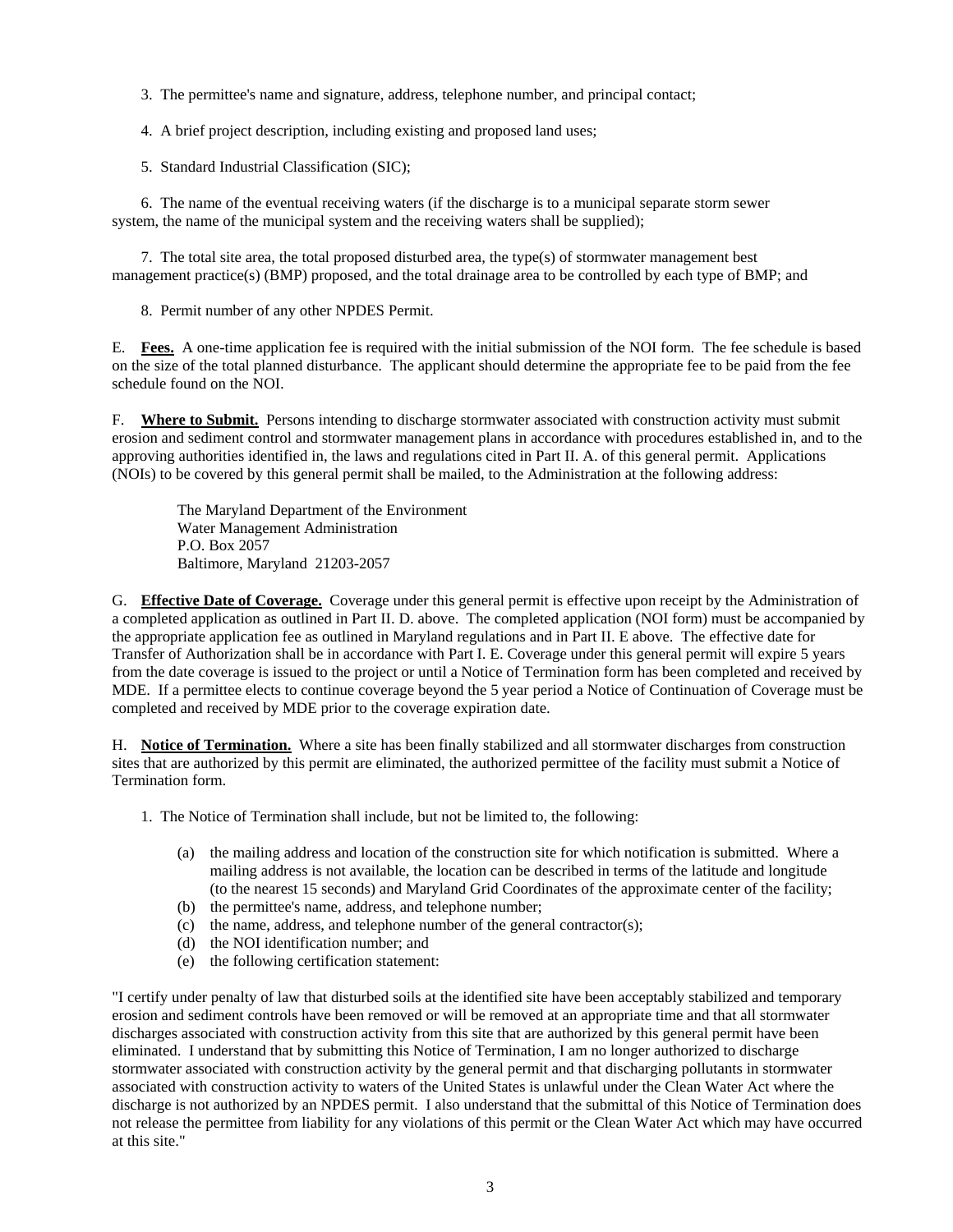2. Notice of Termination forms will be available at local plan review offices. The completed Notice of Termination form should be sent to the Maryland Department of the Environment, Water Management Administration.

### **Part III. SPECIAL CONDITIONS**

A. **Prohibition on Non-Stormwater Discharges.** All discharges covered by this permit shall be composed entirely of stormwater, except as provided in Part III. A.1. and Part III. A.2. Discharge of material other than stormwater must be in accordance with erosion and sediment control and stormwater management plans approved in accordance with the laws and regulations cited in Part II. A. above.

 1. Discharges of material other than stormwater must be in compliance with an NPDES permit (other than this permit) issued for the discharge.

2. The following non-stormwater discharges may be authorized by this permit provided the non-stormwater component is a discharge from: fire fighting activities; fire hydrant flushings; waters used to wash vehicles or control dust (provided this water usage is not excessive); irrigation drainage; routine external building washdown which does not use detergents; pavement washwaters where spills or leaks of toxic or hazardous materials have not occurred (unless all spilled material has been removed) and where detergents are not used; air conditioning condensate; springs; and foundation or footing drains where flows are not contaminated with process materials such as solvents.

#### B. **Other Requirements for Erosion and Sediment Control and Stormwater Management Plans.**

1. All plans for construction activity and any reports prepared pursuant to this permit shall be available to the public under Section 308(b) of the CWA. Upon request by the public, the permittee or person covered by this general permit shall make such documents available. However, the permittee may claim any portion of these documents as confidential in accordance with 40 Code of Federal Regulations (CFR) Part 2.

 2. **Releases in excess of Reportable Quantities**. In the unlikely event of a discharge of hazardous substances or oil in the stormwater discharge(s) from a construction site, such discharge shall be minimized in accordance with the approved erosion and sediment control and stormwater management plans. Where a release containing a hazardous substance or oil in an amount equal to or in excess of a reporting quantity established under either 40 CFR 110, 40 CFR 117, or 40 CFR 302, occurs during a 24 hour period:

- (a) any person in charge of the construction site is required to notify the National Response Center (NRC) at 1-800-424-8802 or 202-267-2675 (in the Washington, DC metropolitan area), in accordance with the requirements of 40 CFR 110, 40 CFR 117, and 40 CFR 302 as soon as he or she has knowledge of the discharge;
- (b) additionally, the Maryland Department of the Environment must be notified between 8AM 5PM at 410- 537-3510, after hours at 410-537-3937;
- (c) the permittee shall submit within 7 calendar days of knowledge of the release an individual application in accordance with the requirements of 40 CFR 122.26(c)(1)(ii), with a written description of the circumstances leading to the release, the nature of the release, and steps to be taken. This application should be sent to the Maryland Department of the Environment, Water Management Administration;
- (d) the permittee shall, within 14 days of knowledge of the release, modify the existing erosion and sediment control and stormwater management plans to identify and provide for the implementation of steps to prevent and control similar releases in the future.
- 3. Discharges of hazardous substances and oil resulting from on-site spills are not authorized by this permit.

4. No condition of this general permit shall release the permittee from any responsibility or requirements under other environmental statutes or regulations.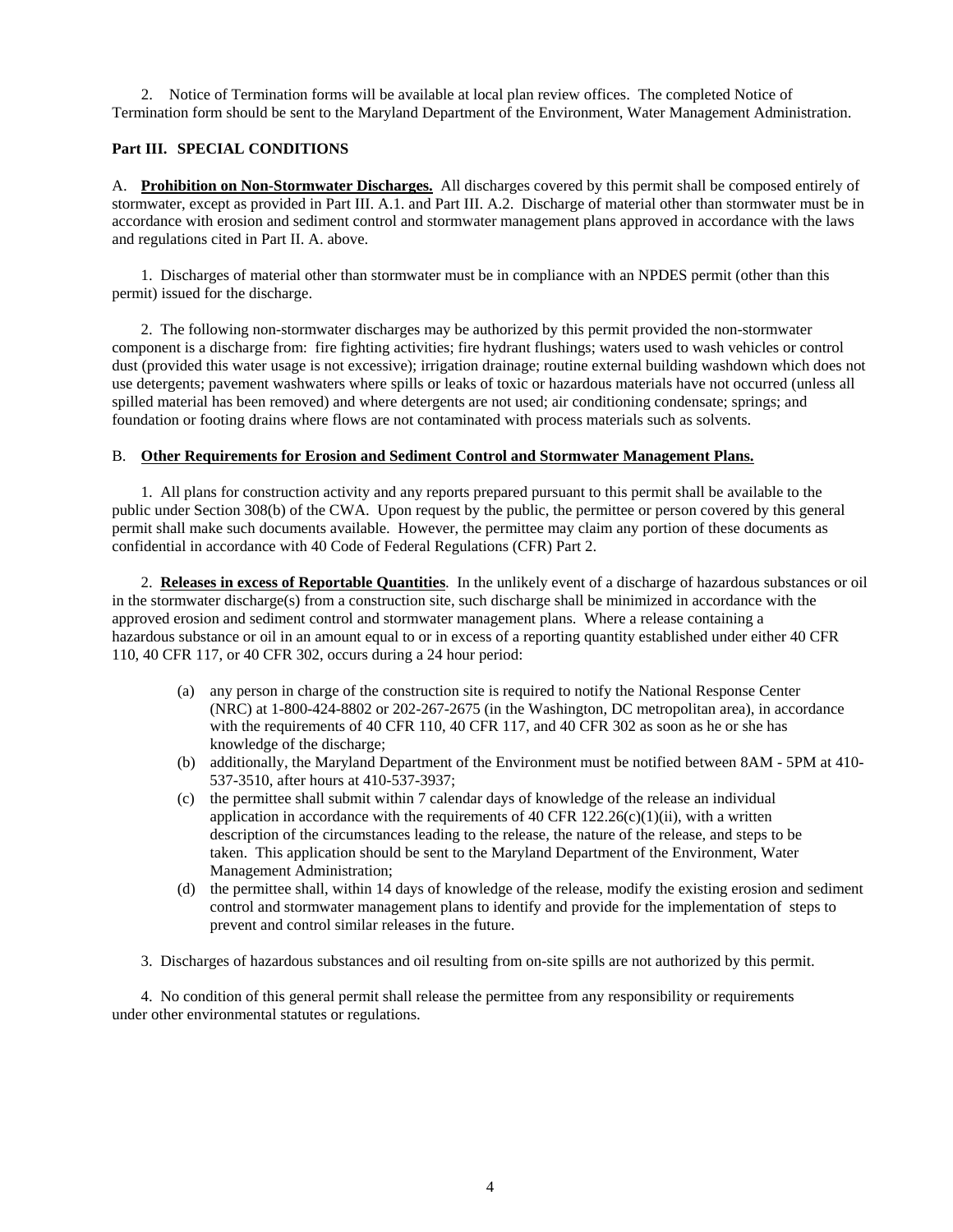# **Part IV. EFFLUENT LIMITATIONS, MONITORING, RECORDS, AND REPORTING REQUIREMENTS**

and sediment control and stormwater management. Compliance with the BAT associated with the laws and regulations cited in Part II. A. of this general permit will constitute compliance with effluent limitations for stormwater discharges associated with construction activity. A. **Effluent Limitations.** The Maryland Department of the Environment has not established specific effluent limitations for stormwater discharges associated with construction activity. Therefore, this general permit establishes effluent limitations in terms of performance standards associated with the Best Available Technology (BAT) for erosion

- B. **Monitoring and Records.** For the purposes of monitoring, permittees must do all of the following:
	- 1. During construction, maintain at the site the approved erosion and sediment control plan.
	- 2. Conduct the following inspections:
		- (a) weekly inspections of implemented erosion and sediment controls; and
		- (b) inspections of erosion and sediment controls the next business day after a rainfall event resulting in runoff.

3. During construction, maintain at the site written reports of all inspections conducted by the permittee that include:

- (a) the date and time of the inspection;
- (b) the name(s) of the individual(s) who performed the inspection;
- (c) an assessment of the condition of erosion and sediment controls;
- (d) a description of any erosion and sediment control implementation and maintenance performed; and
- (e) a description of the site's present phase of construction.

3. Maintain all inspection reports and enforcement actions issued to the permittee by the appropriate enforcement authority.

4. Permittees must retain the records described in Part IV. B. 1., 3., and 4., and records of all data used to complete the NOI to be covered by this permit for a period of three (3) years from the date that the site is finally stabilized.

C. **Reporting Requirements.** Reporting requirements for the purposes of this general permit will involve submitting, upon request by MDE, the information maintained in accordance with Part IV. B. to:

The Maryland Department of the Environment Water Management Administration Compliance Program 1800 Washington Boulevard, Ste 420 Baltimore, Maryland 21230-1708

# **Part V. STANDARD PERMIT CONDITIONS**

A. **Duty to Comply.** It is a condition of this permit that the permittee comply with erosion and sediment control and stormwater management plans approved in accordance with the laws and regulations cited in Part II. A.3. above, and with all conditions of this general permit. Violations of plans for construction activity constitute violations of this permit, State law, and the CWA. Violations of this permit are grounds for enforcement action; for permit termination, revocation, reissuance, or modification; or for denial of a permit renewal.

B. **Continuation of Coverage Under This General Permit.** Once construction has commenced, it is a condition of this permit that erosion and sediment control and stormwater management plan approvals be kept in effect. Construction activity may not continue if these plans have expired, but may resume once plans are renewed without payment of an additional fee.

C. **Continuation of the Expired General Permit.** An expired general permit continues in force and effect until a new general permit is issued. Only those permittees authorized to discharge under the expiring general permit are covered by the continued permit.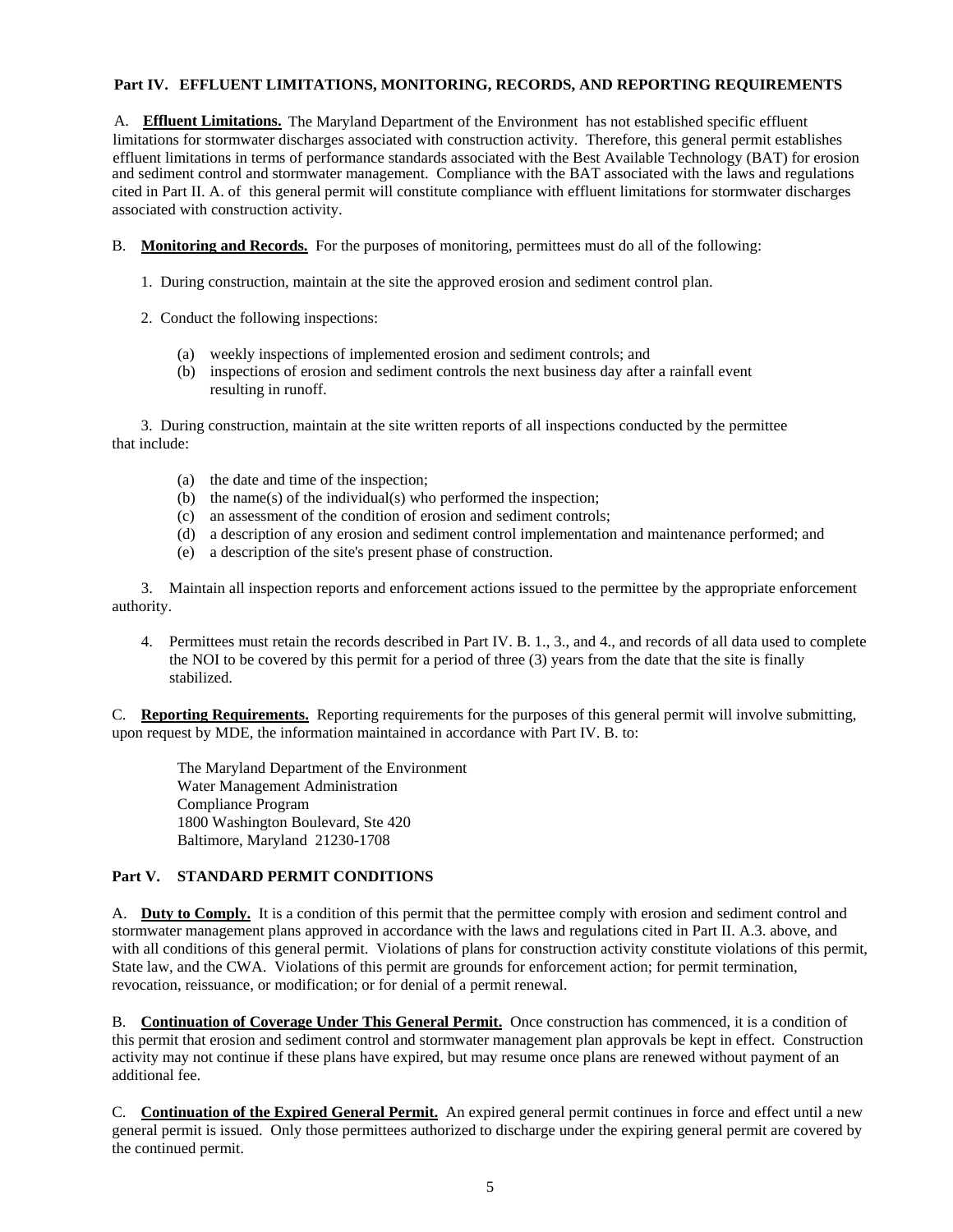D. **Need to Halt or Reduce Activity Not a Defense.** It shall not be a defense for a permittee in an enforcement action that it would have been necessary to halt or reduce the permitted activity in order to maintain compliance with the conditions of this general permit.

discharge allowed by this general permit. E. **Duty to Mitigate.** The permittee shall take all reasonable steps to minimize the environmental impact caused by any

F. **Proper Operation and Maintenance.** The permittee shall at all times properly operate and maintain all systems of treatment and control (and related appurtenances) which are installed or used by the permittee to achieve compliance with the conditions of this permit. Proper operation and maintenance requires the installation and operation of backup, auxiliary, or similar systems or controls, by a permittee when necessary to achieve compliance with the conditions of the permit.

G. **Duty to Provide Information.** The permittee shall furnish to the Director, within a reasonable time, any information which the Director may request to determine compliance with this permit. The permittee shall also furnish to the Director upon request copies of records required to be kept by this permit, State law, or the CWA.

H. **Other Information.** When the permittee becomes aware that he or she failed to submit any relevant facts or submitted incorrect information in the NOI or in plans approved in accordance with the laws and regulations cited in Part II. A., he or she shall promptly submit such facts or information to the Director or the appropriate plan review authority.

I. **Certification.** Any person signing documents under this section shall provide certification in accordance with the laws and regulations identified in Part IV. J below.

J. **Signatory Requirements.** All submissions of reports, certifications or information shall be signed in accordance with requirements established in Title 4, Subtitle 1 of the Environment Article, Annotated Code of Maryland (Sediment Control); COMAR 26.17.01 (Erosion and Sediment Control); Title 4, Subtitle 2 of the Environment Article, Annotated Code of Maryland (Stormwater Management); and COMAR 26.17.02 (Stormwater Management). All Notices of Intent shall be signed as follows:

1. For a corporation: by a responsible corporate officer;

2. For a partnership or sole proprietorship: by a general partner or the proprietor, respectively;

 3. For a municipality, State, federal, or other public agency: by either a principal executive officer or a duly authorized official.

K. **Liabilities Under Other Laws.** Nothing in this permit shall be construed to preclude the institution of any legal action or relieve the permittee from any responsibilities, liabilities, or penalties to which the permittee is or may be subject under section 311 of the CWA, any applicable State law, or regulation under authority preserved by section 510 of the CWA.

L. **Property Rights.** The issuance of this permit does not convey any property rights of any sort, nor any exclusive privileges, nor does it authorize any injury to private property nor any invasion of personal rights, nor any infringement of Federal, State or local laws or regulations.

M. **Severability.** The provisions of this permit are severable, and if any provision of this permit, or the application of any provision of this permit to any circumstance, is held invalid, the application of such provision to other circumstances, and the remainder of this permit shall not be affected thereby.

N. **Transfers.** This permit is not transferable to any person except after notice to the Director in accordance with Part I. E. above. The Director may require separate application for an individual permit as stated in Part I. C.

O. **Inspection and Entry.** The permittee shall allow the Director or an authorized representative of EPA or the State who is assigned responsibilities in the laws and regulations cited in Part II. A., upon the presentation of credentials and other documents as may be required by law, to:

1. Enter upon the permittee's premises where a regulated activity is located or conducted or where records must be kept under the conditions of this permit;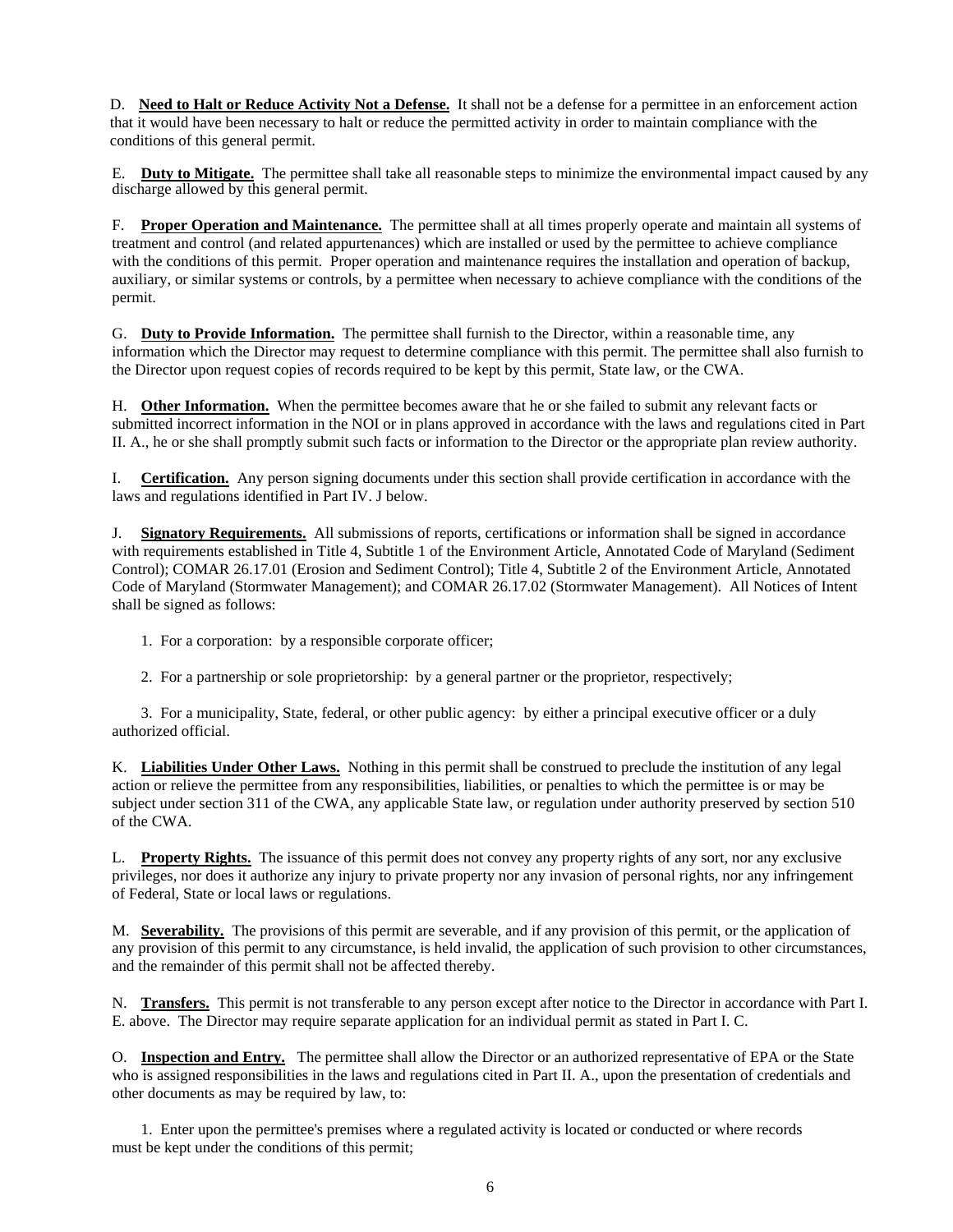2. Have access to and obtain copies at reasonable times, any records that must be kept under the conditions of this permit; and

3. Inspect at reasonable times, without prior notice, any construction site, facility, or equipment (including monitoring and control equipment).

P. **Criminal Penalties for Falsification of Reports.** Section 309(c)(4) of the CWA provides that any person who knowingly makes any false material statement, representation, or certification in any record or other document submitted or required to be maintained under this permit, including reports of compliance or noncompliance shall, upon conviction, be punished by a fine of not more than \$10,000.00, or by imprisonment for not more than 2 years, or by both. Section 9- 343(b) of the Environment Article, Annotated Code of Maryland, provides for a fine, upon conviction, of \$10,000.00 or imprisonment for not more than 6 months.

Q. **Criminal Penalties for Falsification of Monitoring Systems.** The CWA provides that any person who falsifies, tampers with, or knowingly renders inaccurate any monitoring device or method required to be maintained under this permit shall, upon conviction, be punished by fines and imprisonment described in Section 309 of the CWA. Section 9- 343(b) of the Environment Article, Annotated Code of Maryland, provides for a fine, upon conviction, of \$10,000.00 or imprisonment for not more than 6 months.

R. **Criminal Penalties for Violations of Permit Conditions.** In addition to the criminal penalties established in Title 4, Subtitles 1 and 4, and in Title 9, Part V. of the Environment Article, any person who violates any condition of this permit is subject to the following criminal penalties under the CWA:

 1. Negligent Violations: The CWA provides that any person who negligently violates permit conditions implementing Sections 301, 302, 306, 307, 308, 318, or 405 of the Act is subject to a fine of not less than \$2,500 nor more than \$25,000 per day of violation, or by imprisonment for not more than one year, or both;

 2. Knowing Violations: The CWA provides that any person who knowingly violates permit conditions implementing Sections 301, 302, 306, 307, 308, 318, or 405 of the Act is subject to a fine of not less than \$5,000 nor more than \$50,000 per day of violation, or by imprisonment for not more than three years, or both;

 3. Knowing Endangerment: The CWA provides that any person who knowingly violates permit conditions implementing Sections 301, 302, 306, 307, 308, 318, or 405 of the Act and who knows at that time that he is placing another person in imminent danger of death or serious bodily injury is subject to a fine of not more than \$250,000, or by imprisonment for not more than 15 years, or both.

S. **Civil Penalties for Violations of Permit Conditions.** In addition to the civil penalties established in Title 4, Subtitles 1 and 4, and in Title 9, Part V. of the Environment Article, any person who violates any condition of this permit is subject to a civil penalty not to exceed \$25,000.00 per day of such violation, as well as any other appropriate sanction provided by section 309 of the CWA.

T. **Permit Actions.** This permit may be modified, revoked and reissued, or terminated for cause. The filing of a request by the permittee for a permit modification, revocation, reissuance, or termination, or a notification of planned changes or anticipated noncompliance does not stay any permit condition.

# **Part VI. REOPENER CLAUSE**

If there is evidence indicating potential or realized impacts on water quality due to any stormwater discharge associated with construction activity covered by this permit, the owner or operator of such discharge may be required to obtain an individual permit or alternative general permit coverage in accordance with Part I. C. of this permit or the permit may be modified to include different limitations and requirements. Permit modification or revocation will be conducted according to COMAR 26.08.04.10.